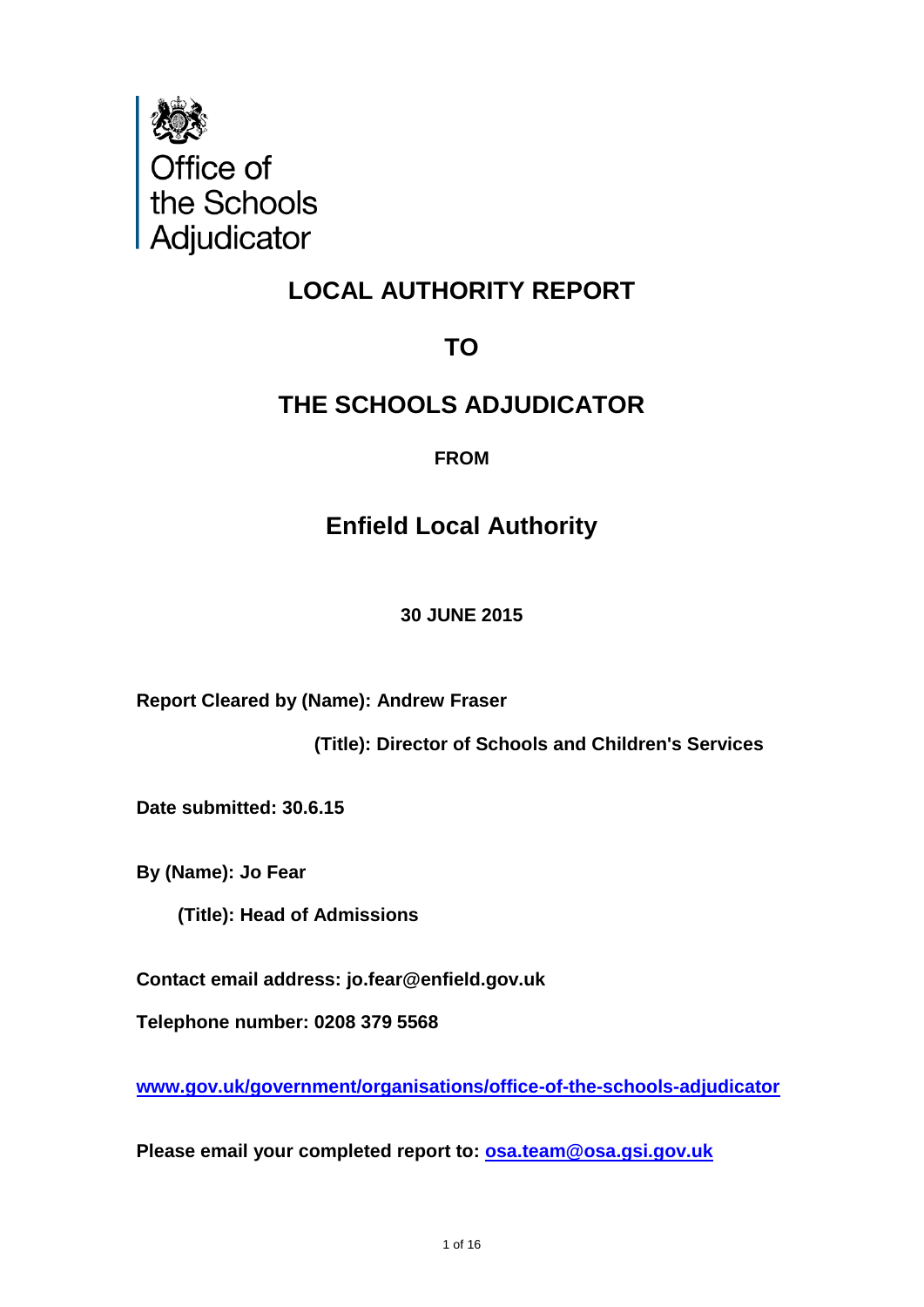## **Introduction**

1. Section 88P of the School Standards and Framework Act 1998 requires Local Authorities to make an annual report to the adjudicator.

2. The School Admissions Code (the Code) at paragraph 6 sets out the requirements for reports by local authorities. Paragraph 3.23 specifies what must be included as a minimum in the report to the adjudicator and makes provision for the local authority to include any other local issues.

3. There are other matters concerning admissions, some suggested by local authorities, about which it would be useful to have a view. Rather than undertake a separate exercise in which information is sought from local authorities, you are asked to include any relevant information in your report to the adjudicator.

# **Completing the Template**

**This template is designed to be completed electronically - boxes will expand as necessary.**

**Throughout this report, please include middle deemed primary schools as for pupils up to age 11 and middle deemed secondary schools as for pupils over 11. For schools that have children of primary and secondary age and are not designated as a middle school please record them as allthrough schools.**

**Where a type of school is given, foundation covers foundation schools and foundation schools with a foundation (trust schools). Academy schools should be recorded by the individual type of academy school, namely, academy, free school, UTC or studio school.**

# **1. Local Authority school numbers**

Please give the total number of schools by type within your local authority as at 30 June 2015.

| <b>Type of School</b>       | Number of<br><b>Schools for</b><br>pupils up to<br>age 11 | Number of<br><b>Schools for</b><br>pupils over<br>age 11 | Number of all-<br>through<br>schools |
|-----------------------------|-----------------------------------------------------------|----------------------------------------------------------|--------------------------------------|
| <b>Community</b>            | 47                                                        |                                                          |                                      |
| <b>Voluntary Controlled</b> |                                                           |                                                          |                                      |
| <b>Voluntary Aided</b>      | 19                                                        |                                                          |                                      |
| <b>Foundation</b>           |                                                           |                                                          |                                      |
| Academy                     |                                                           |                                                          |                                      |
| <b>Free School</b>          |                                                           |                                                          |                                      |
| <b>UTC</b>                  | N/A                                                       |                                                          |                                      |
| <b>Studio School</b>        | N/A                                                       |                                                          |                                      |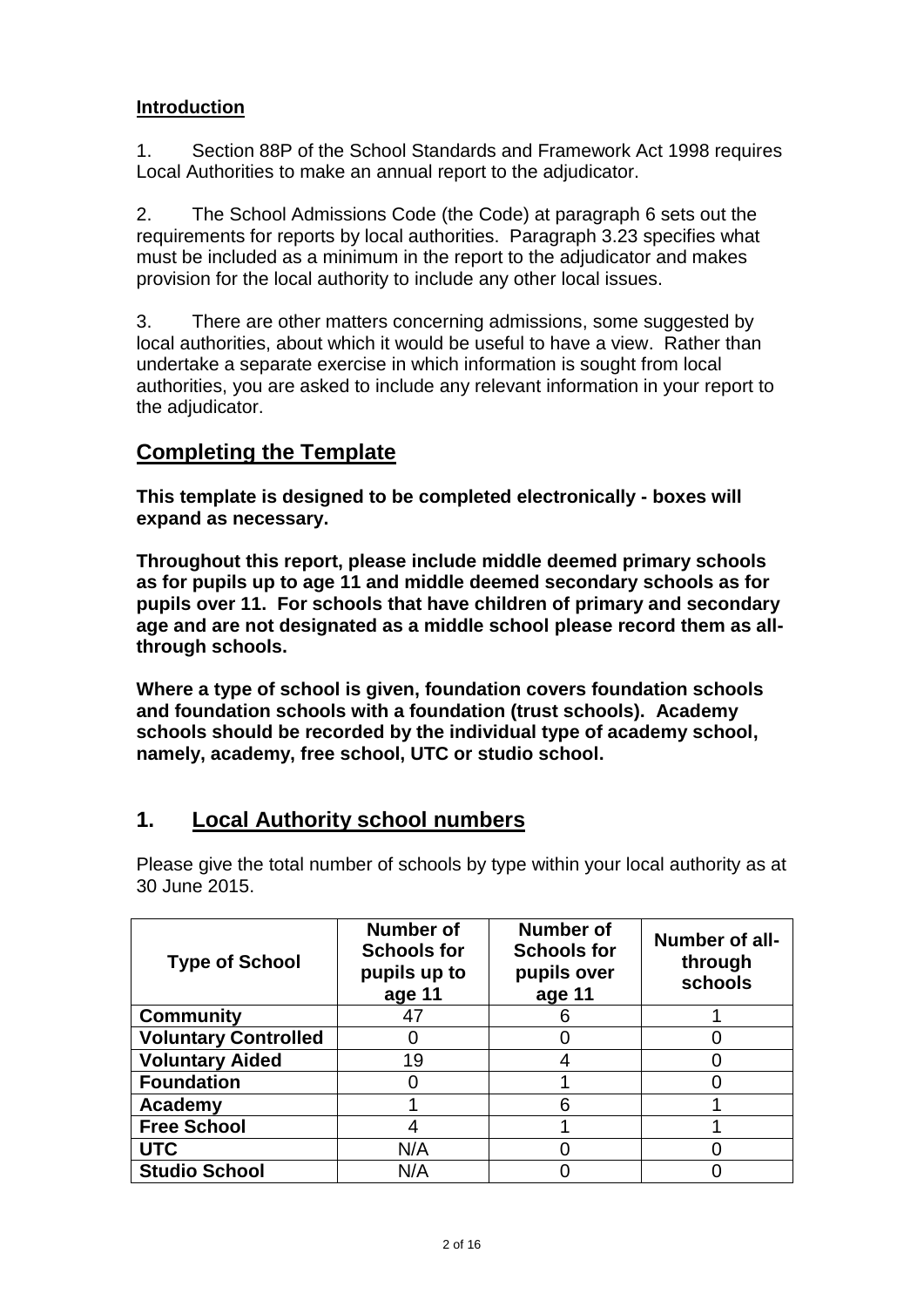# **2. Admission Arrangements for Admissions in September 2015**

The Code at paragraph 3.23 requires that each local authority must report on how well the admission arrangements for state-funded schools (of all types) in its local authority area serve the interests of the groups of children listed below.

Please include details of:

- 1. Any ways in which the each of the following groups of children have been especially well served; and
- 2. Any difficulties that have arisen for each group of children while allocating places for admission in September 2015.
- (a) How well are the interests of **looked after children** served?

| Tick as appropriate:                                                                                                                                                                                           | Fully $\boxtimes$ | In part $\Box$ | Not satisfactorily $\Box$                                                   |  |  |
|----------------------------------------------------------------------------------------------------------------------------------------------------------------------------------------------------------------|-------------------|----------------|-----------------------------------------------------------------------------|--|--|
| is continuing to experience an increase in the number of LAC children with<br>additional needs and often challenging behaviour being placed in Enfield by<br>other authorities often with no or little notice. |                   |                | Comments: Appropriate priority has been given to all LAC applicants. The LA |  |  |
| (b)                                                                                                                                                                                                            |                   |                | How well are the interests of previously looked after children served?      |  |  |
| Tick as appropriate:                                                                                                                                                                                           | Fully $\boxtimes$ | In part $\Box$ | Not satisfactorily $\Box$                                                   |  |  |
| Comments: Appropriate priority has been given to all previoulsy LAC<br>applicants.                                                                                                                             |                   |                |                                                                             |  |  |
| (c)<br>How well are the interests of children with disabilities served?                                                                                                                                        |                   |                |                                                                             |  |  |
| Tick as appropriate:                                                                                                                                                                                           | Fully $\boxtimes$ | In part $\Box$ | Not satisfactorily $\Box$                                                   |  |  |
| be demonstrated that the preferred school would be the most appropriate<br>school to meet the individual needs, priority is given to children in relation to<br>admission.                                     |                   |                | Comments: Our arrangements comply with national regulations. Where it can   |  |  |
| How well served are children who have special educational needs<br>(d)<br>and who have a statement of special needs that names a school (or<br>an education health and care plan?                              |                   |                |                                                                             |  |  |
| Tick as appropriate:                                                                                                                                                                                           | Fully $\boxtimes$ | In part $\Box$ | Not satisfactorily $\Box$                                                   |  |  |
|                                                                                                                                                                                                                |                   |                | Comments: Our arrangements comply with the national regulations. Enfield's  |  |  |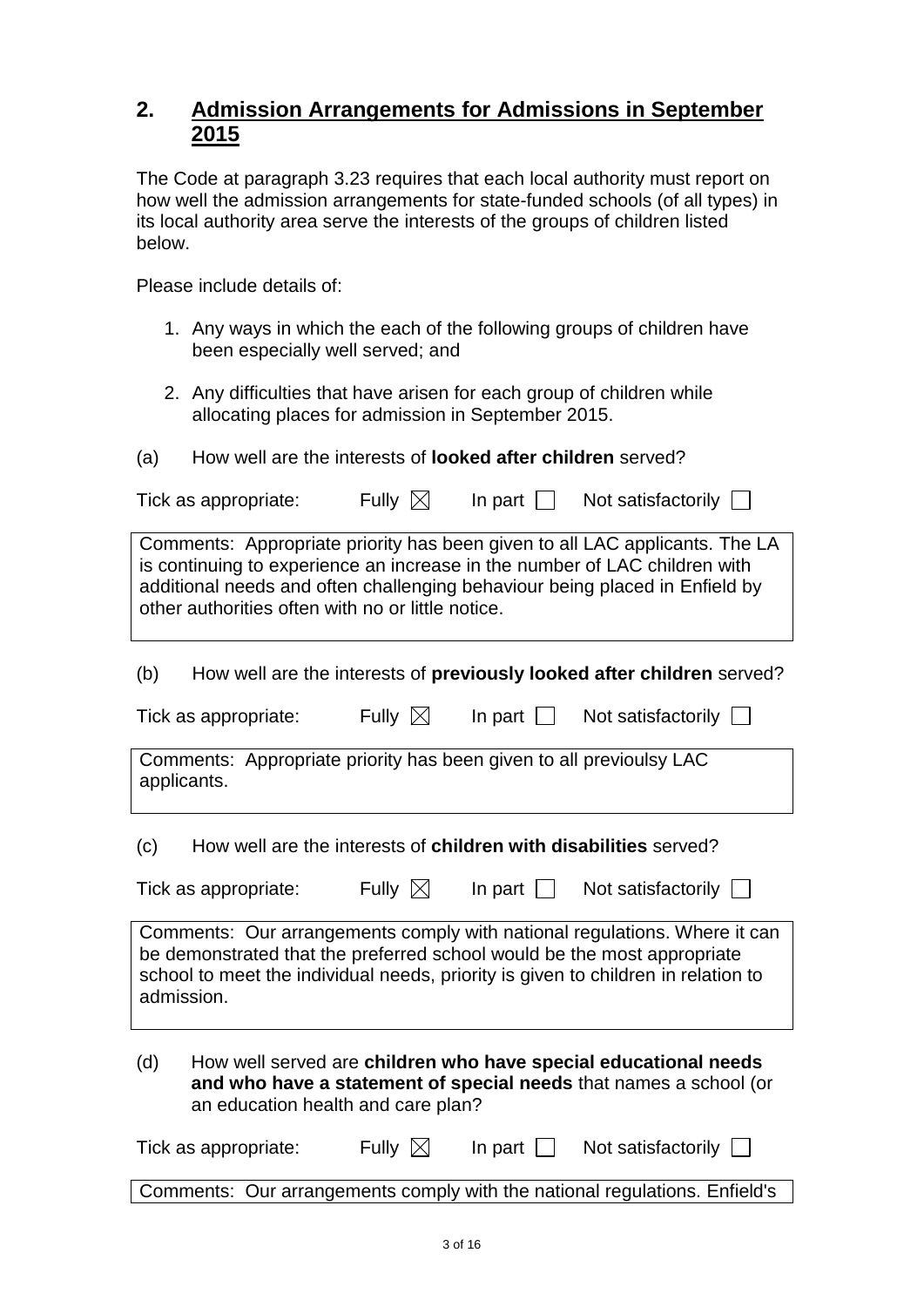SEN Services Team work closely with schools and parents to ensure that placements are made in a timely and appropriate manner.

#### (e) How well served are those **children who have special needs, but do not have a statement**?

| In part $\Box$<br>Fully $\boxtimes$<br>Not satisfactorily $\Box$<br>Tick as appropriate: |  |
|------------------------------------------------------------------------------------------|--|
|------------------------------------------------------------------------------------------|--|

Comments: All schools are expected to be able to meet the needs of the majority of children in Enfield. However, if it can be be demonstrated that a particlular school would be the most appropriate school to meet the individual needs, priority is given to children under the admissions criteria.

# **3. Co-ordination of admissions**

## **A) During the normal admissions round**

Please assess the effectiveness of co-ordination of primary and secondary admissions for September 2015 in your local authority highlighting any particular strengths in the process and any problems.

## **Primary**

(a) How well has the second year of operating the national offer day for primary places worked compared with when there was no specified national offer day?

| Tick as appropriate: Better $\Box$ The same $\boxtimes$ Less well $\Box$ |  |  |  |  |  |
|--------------------------------------------------------------------------|--|--|--|--|--|
|--------------------------------------------------------------------------|--|--|--|--|--|

(i) Any strengths of the new procedure?

Comments: The elimination of multiple offers.This also allows LAs to identify areas where there maybe unexpected pressure on schools places.

(ii) Any problems encountered this year?

Comments: London LAs enable parents to nominate up to six preferences of school. This is not the case with all LAs outside London. This has disadvantged some children.

## **Secondary**

(b) How well has the operation of national offer day worked for secondary admissions this year?

Tick as appropriate: Better than last year  $\square$  The same  $\boxtimes$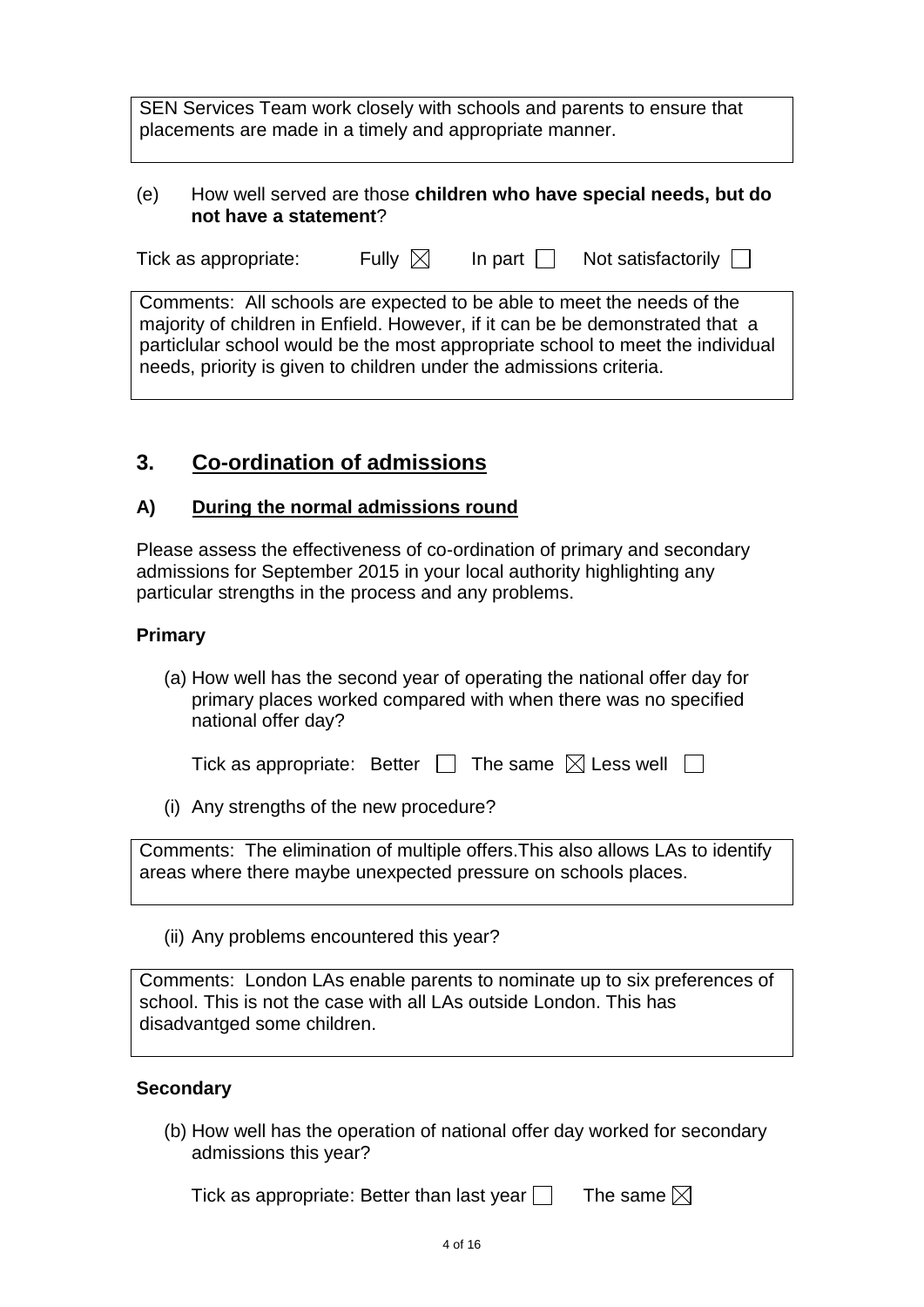Less well than last year  $\Box$ 

(i) Any strengths?

Comments: The elimination of multiple offers.This also allows LAs to identify areas where there maybe unexpected pressure on schools places.

(ii) Any problems?

Comments: London LAs enable parents to nominate up to six preferences of school. This is not the case with all LAs outside London. This has disadvantged some children.

(c) If you have any UTCs or studio schools in your area, do you co-ordinate admissions for entry at the relevant year group of entry to these schools?

| Tick as appropriate: | $Yes \lceil$ | No <sub>1</sub> | N/A $\boxtimes$ |
|----------------------|--------------|-----------------|-----------------|
|----------------------|--------------|-----------------|-----------------|

If **YES**, please explain how well the admissions process is working for these schools:

If **NO**, do you have any evidence about how well the admission process is working for individual UTCs or studio schools?

| Tick as appropriate:    | Yes <sub>1</sub> | No. |  |
|-------------------------|------------------|-----|--|
| If YES, please comment: |                  |     |  |

#### **B) In-year admissions**

From September 2013 in-year admissions have not had to be co-ordinated by the local authority.

(a) How many **pupils** have needed a school place because they do not have one or parents have applied for a place as an in-year admission for any other reason between 1 September 2014 and 15 June 2015?

| For pupils up to age 11 | For pupils over age 11 | <b>For Sixth Forms</b>  |
|-------------------------|------------------------|-------------------------|
| 3309                    | 1275                   | Delegated to<br>Schools |

(b) Does the local authority co-ordinate in-year admissions for any schools in its area?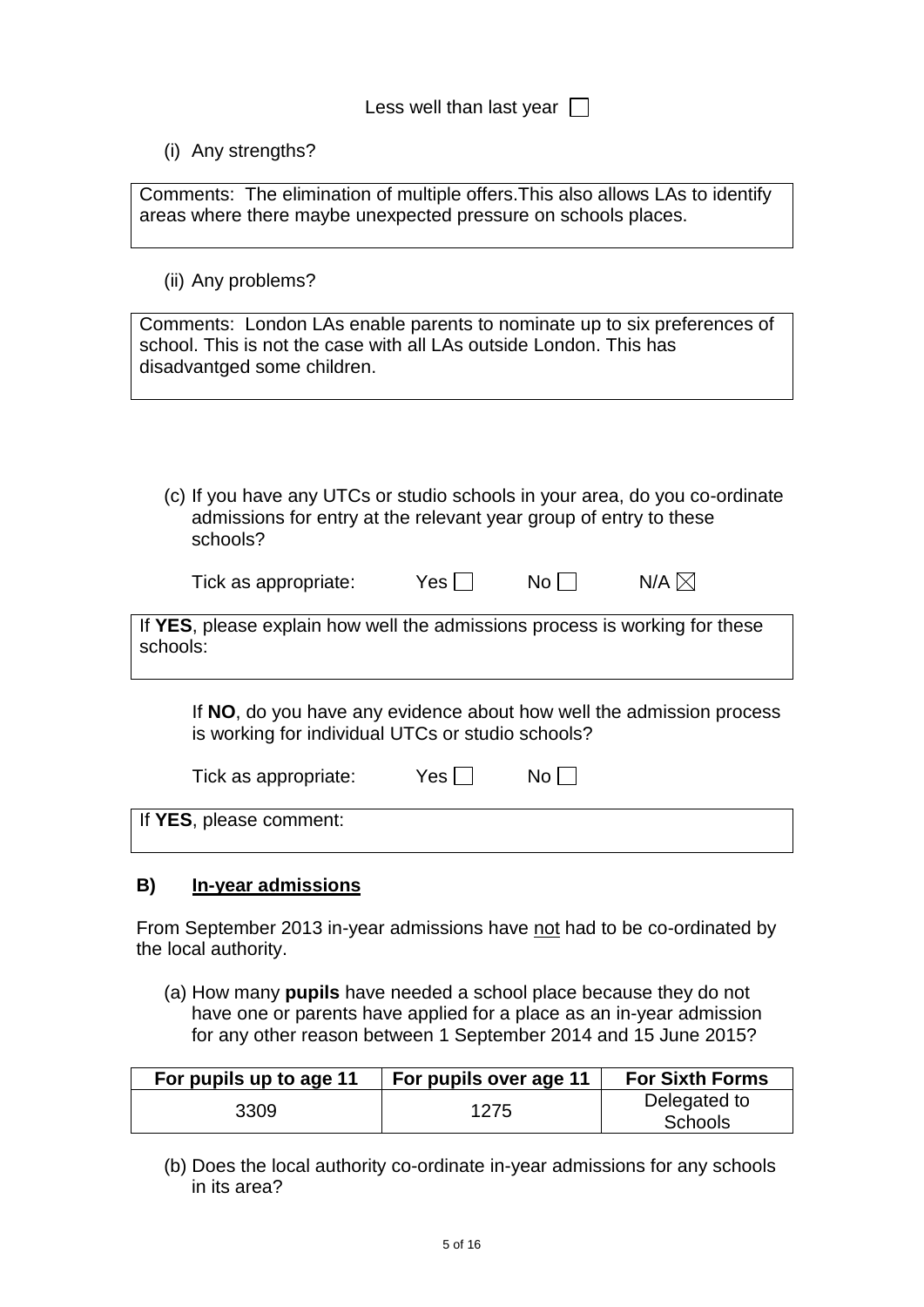Tick as appropriate:  $Yes \nabla$  No  $\nabla$ 

If **YES**, for how many of which schools does it currently co-ordinate inyear admissions?

| <b>Type of School</b>       | Number of<br><b>Schools for</b><br>pupils up to<br>age 11 | <b>Number of</b><br><b>Schools for</b><br>pupils over<br>age 11 | Number of all-<br>through<br>schools |
|-----------------------------|-----------------------------------------------------------|-----------------------------------------------------------------|--------------------------------------|
| <b>Community</b>            | 47                                                        |                                                                 |                                      |
| <b>Voluntary Controlled</b> |                                                           |                                                                 |                                      |
| <b>Voluntary Aided</b>      | 19                                                        | 3                                                               |                                      |
| <b>Foundation</b>           |                                                           |                                                                 |                                      |
| Academy                     |                                                           | 5                                                               |                                      |
| <b>Free School</b>          | $\mathcal{P}$                                             |                                                                 |                                      |
| <b>UTC</b>                  | N/A                                                       |                                                                 |                                      |
| <b>Studio School</b>        | N/A                                                       |                                                                 |                                      |

(c) If you have any information about how many schools parents approach before obtaining a place, please comment?

Comments: No information

(d) How confident are you that the requirements of the Code at paragraph 2.22 for schools to keep the local authority informed in a timely manner about applications and the outcomes are being met?

Tick as appropriate: Very confident  $\Box$  Confident  $\boxtimes$  Not confident  $\Box$ 

(e) Across your local authority area how well have in-year admissions worked this year?

Tick as appropriate: Better than last year  $\Box$  The same as last year  $\boxtimes$ Less well than last year  $\Box$ 

(f) Please comment on the effectiveness overall of in-year admission arrangements across all types of schools in your local authority.

Comments: The process would be improved if the LA were responsible for full coordination across schools in our area.

# **4. Fair Access Protocol**

The Code at paragraph 3.9 requires each local authority to have a Fair Access Protocol agreed with the majority of schools in its area. Paragraph 3.11 of the Code requires that all admission authorities must participate in the Fair Access Protocol.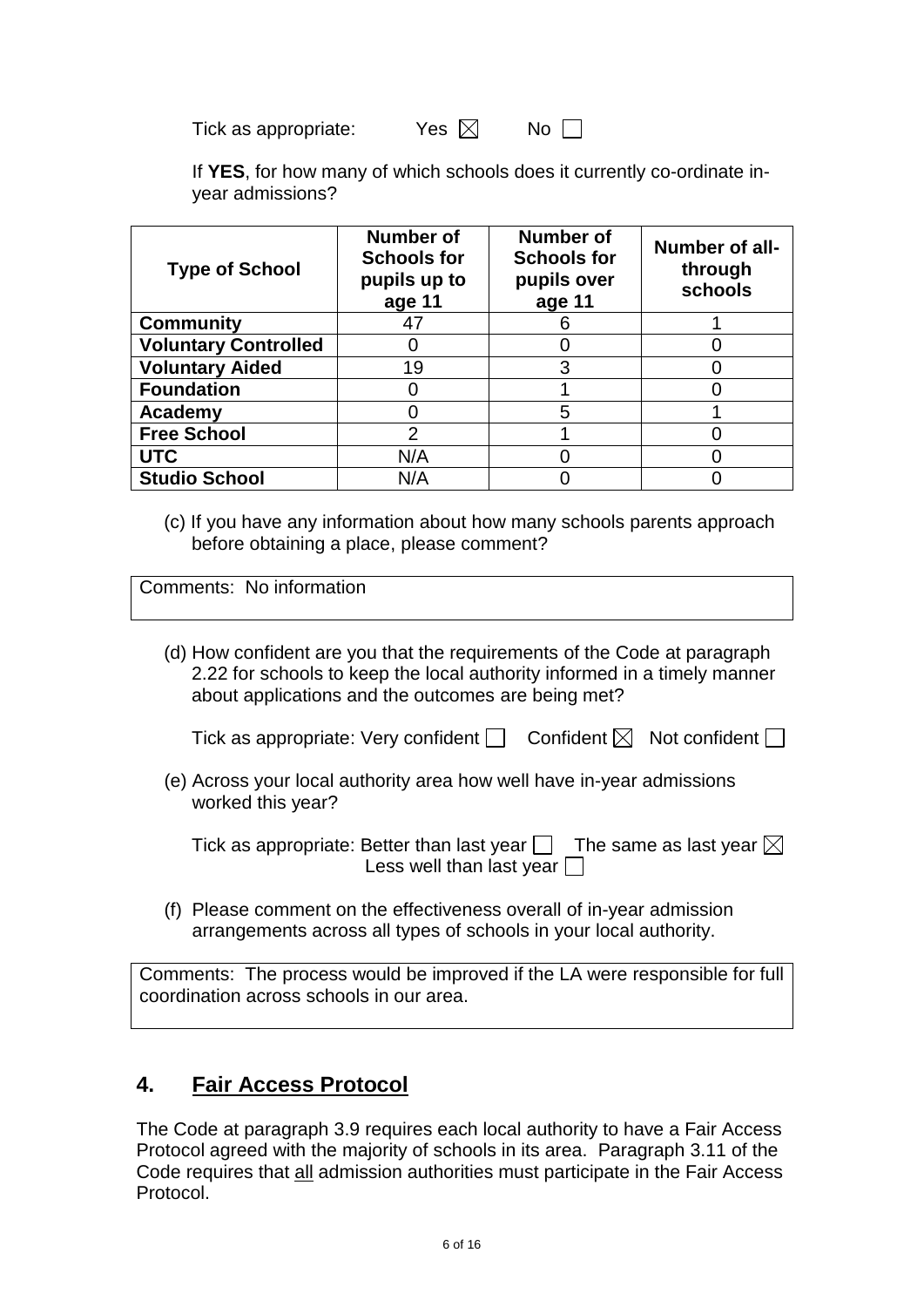(a) Please confirm that your local authority has a Fair Access Protocol that has been agreed with the majority of schools in your area.

| Tick as appropriate:   | Yes $\boxtimes$ | No. |  |
|------------------------|-----------------|-----|--|
| If NO, please explain: |                 |     |  |

(b) Although a majority of schools, and perhaps all, will have agreed the Fair Access Protocol, some may not have done so. Please state how many schools have not agreed the Fair Access Protocol.

| <b>Type of School</b>       | Number of<br><b>Schools for</b><br>pupils up to<br>age 11 | Number of<br><b>Schools for</b><br>pupils over<br>age 11 | Number of all-<br>through<br>schools |
|-----------------------------|-----------------------------------------------------------|----------------------------------------------------------|--------------------------------------|
| <b>Community</b>            |                                                           |                                                          |                                      |
| <b>Voluntary Controlled</b> |                                                           |                                                          |                                      |
| <b>Voluntary Aided</b>      |                                                           |                                                          |                                      |
| <b>Foundation</b>           |                                                           |                                                          |                                      |
| Academy                     |                                                           |                                                          |                                      |
| <b>Free School</b>          |                                                           |                                                          |                                      |
| <b>UTC</b>                  | N/A                                                       |                                                          |                                      |
| <b>Studio School</b>        | N/A                                                       |                                                          |                                      |

(c) Where schools did not agree the Fair Access Protocol; please say why they did not agree.

#### Comments:

(d) (i) Please give your assessment of how well your Fair Access Protocol has worked in the academic year 2014/15 in placing children without a school place in schools in a timely manner.

Tick as appropriate: Very well  $\Box$  Mostly well  $\boxtimes$  Some difficulties  $\Box$ 

(ii) What is your general assessment of the working of the protocol compared with last year?

| Tick as appropriate: More effective $\Box$ As effective $\boxtimes$ Less effective $\Box$ |  |  |  |  |  |
|-------------------------------------------------------------------------------------------|--|--|--|--|--|
|-------------------------------------------------------------------------------------------|--|--|--|--|--|

(iii) How frequently has the protocol been used to place a child compared with last year?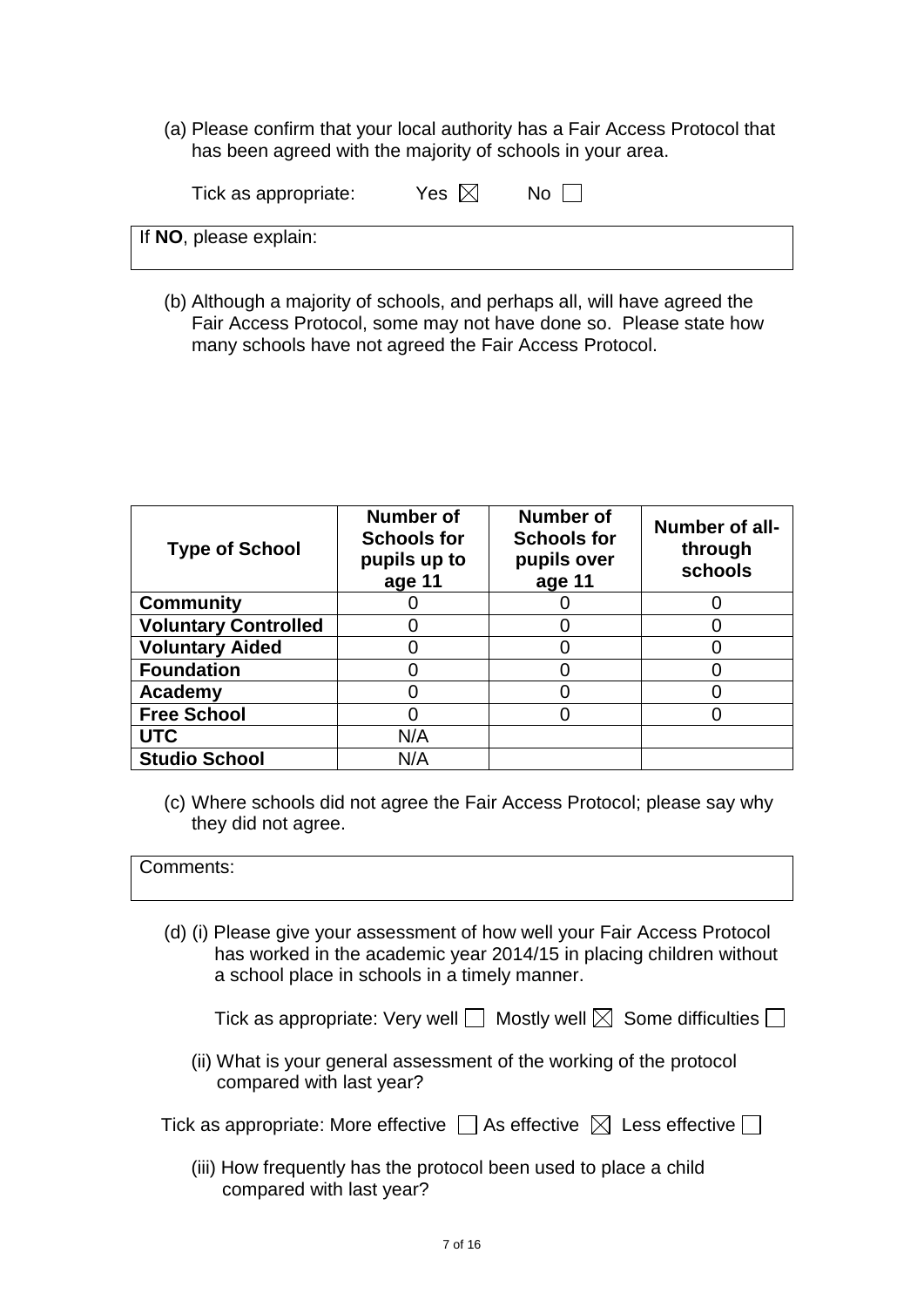Tick as appropriate: More frequently  $\boxtimes$  Same frequency  $\Box$  Less frequently  $\Box$ 

(e) Have you any examples of particularly effective collaboration and working individual schools? For example, placing children in year 6 of a primary school or years 10 and 11 of a secondary school.

| Tick as appropriate:                                                | Yes $  \  $ | $No$ $\vert$ $\vert$                                                                                                                                                                                                                                                                                                 |  |
|---------------------------------------------------------------------|-------------|----------------------------------------------------------------------------------------------------------------------------------------------------------------------------------------------------------------------------------------------------------------------------------------------------------------------|--|
| schools in our area. The LA has continued to commission two bespoke |             | Comments: All Enfield Head Teachers are able to attend our Fair Access<br>Meetings which ensures that all colleagues are aware of the challenges facing<br>college courses for some Year 10 and 11 learners. A number of schools have<br>also allowed Year 11 students who are new to the borough to join in Year 10 |  |

(f) Have you had any specific problems in allocating a place through the protocol? For example, where a school has been reluctant to accept a child.

Tick as appropriate:  $Yes \Box$  No  $\Box$ 

Comments: Our protocol enables schools to ask for further consideretion to be given to FAP decisions if there are genuine concerns about their ability to meet the needs to the student. In these cases, an alternative school may be named. Whilst schools are prepared to admit through fair access, there are genuine concerns in realtion to Year 6 and Year 11 where the students' levels have to be included in published data. A number of children who are new to Enfield have limited or inconsisitent experience of education and this can have a major impact on schools' performance data.

(g) How many children have been admitted to each type of school in the area under the protocol? How many children have been refused admission to a school?

|                             | <b>Number of children</b><br>admitted              |                                                   |                            | <b>Number of children</b><br>refused admission     |                                                   |                            |
|-----------------------------|----------------------------------------------------|---------------------------------------------------|----------------------------|----------------------------------------------------|---------------------------------------------------|----------------------------|
| <b>Type of School</b>       | <b>Schools</b><br>for<br>pupils<br>up to<br>age 11 | <b>Schools</b><br>for<br>pupils<br>over age<br>11 | All-<br>through<br>schools | <b>Schools</b><br>for<br>pupils<br>up to<br>age 11 | <b>Schools</b><br>for<br>pupils<br>over<br>age 11 | All-<br>through<br>schools |
| <b>Community</b>            | 158                                                | 18                                                | 2                          |                                                    |                                                   |                            |
| <b>Voluntary Controlled</b> |                                                    |                                                   |                            |                                                    |                                                   |                            |
| <b>Voluntary Aided</b>      | 7                                                  | 5                                                 |                            |                                                    |                                                   |                            |
| <b>Foundation</b>           |                                                    | 3                                                 |                            |                                                    |                                                   |                            |
| Academy                     |                                                    | 7                                                 | 6                          |                                                    |                                                   |                            |
| <b>Free School</b>          |                                                    |                                                   |                            |                                                    |                                                   |                            |
| <b>UTC</b>                  | N/A                                                |                                                   |                            | N/A                                                |                                                   |                            |
| <b>Studio School</b>        | N/A                                                |                                                   |                            | N/A                                                |                                                   |                            |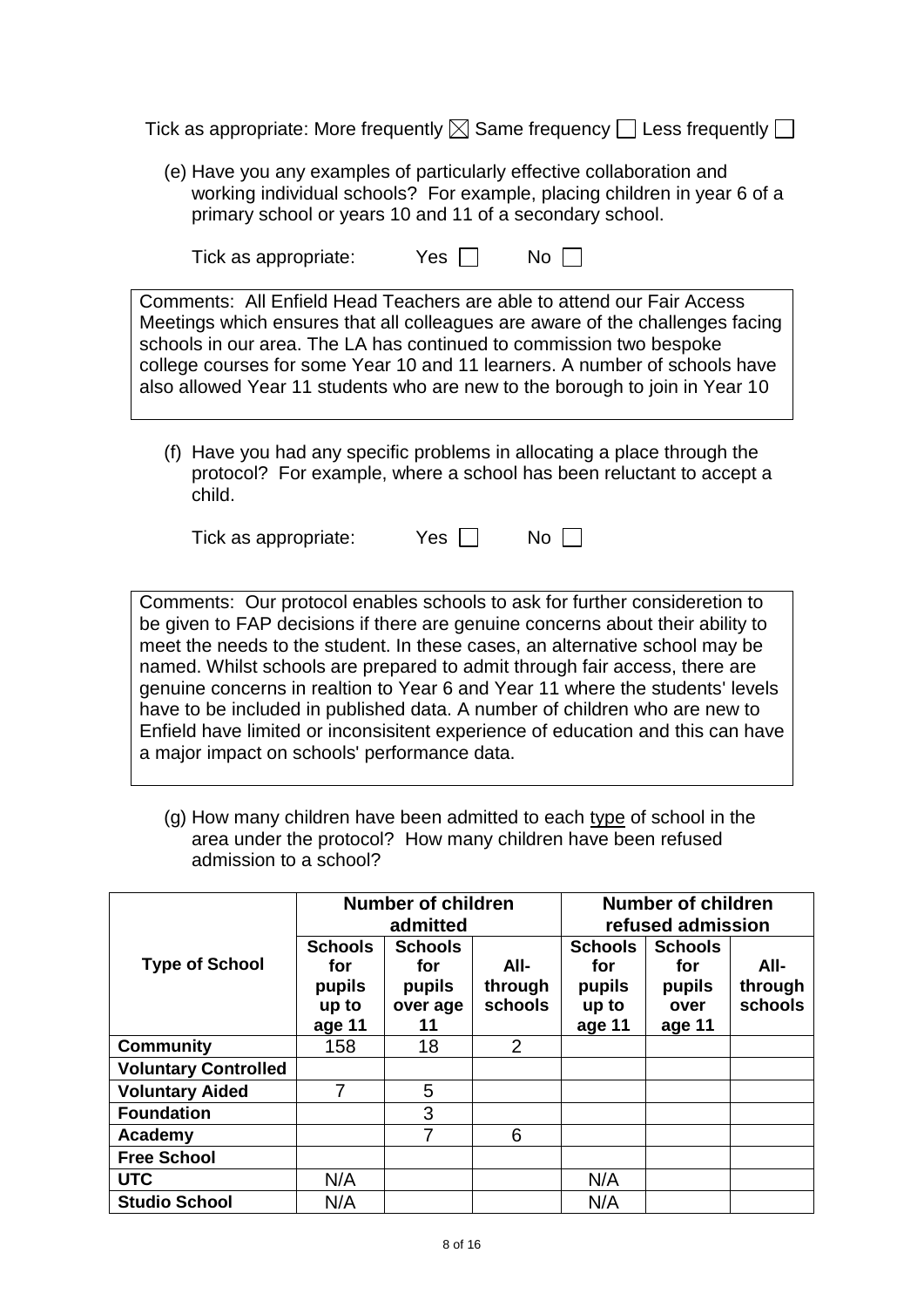(h) If children have not been placed successfully in a school through the protocol, have you used the direction process to provide a place for a child?

|                      | Yes $\lceil$ , | No $\boxtimes$ | $N/A$ $\Box$ |
|----------------------|----------------|----------------|--------------|
| Tick as appropriate: |                |                |              |

(i) If **YES**, how many children have been placed and in which type of school as a result of a direction, including a direction via the EFA on behalf of the Secretary of State or after a referral to the Adjudicator?

| <b>Type of School</b>       | <b>Number of</b><br><b>Schools for</b><br>pupils up to<br>age 11 | <b>Number of</b><br><b>Schools for</b><br>pupils over<br>age 11 | Number of all-<br>through<br>schools |
|-----------------------------|------------------------------------------------------------------|-----------------------------------------------------------------|--------------------------------------|
| <b>Community</b>            |                                                                  |                                                                 |                                      |
| <b>Voluntary Controlled</b> |                                                                  |                                                                 |                                      |
| <b>Voluntary Aided</b>      |                                                                  |                                                                 |                                      |
| <b>Foundation</b>           |                                                                  |                                                                 |                                      |
| Academy                     |                                                                  |                                                                 |                                      |
| <b>Free School</b>          |                                                                  |                                                                 |                                      |
| <b>UTC</b>                  | N/A                                                              |                                                                 |                                      |
| <b>Studio School</b>        | N/A                                                              |                                                                 |                                      |

(j) Please add any other relevant information you wish to include in this section concerning Fair Access Protocols.

Comments: There is still a lack of clarity in relation to what information can be gathered in order to make a decision about whether to apply the fair access protocol in relation to certain applicants.

# **5. Admission Appeals**

The Code requires data to be collected about appeals. In order to meet this requirement the DfE will use the latest published Statistical First Release: admission appeals for maintained and academy primary and secondary schools in England.

Taking into account the comments reported in 2014 by some local authorities in response to the invitation *to "add any comments about the appeals process in your area"*, it would be helpful to be able to gather views across all local authorities on the extent to which schools that are their own admission authority continue to use local authority services for appeals.

(a) Do any own admission authority schools use any of your services as part of the appeals process?

| Tick as appropriate: | Yes $\boxtimes$ | No $\Box$ |
|----------------------|-----------------|-----------|
|----------------------|-----------------|-----------|

(b) If yes, please indicate the number of schools that use at least some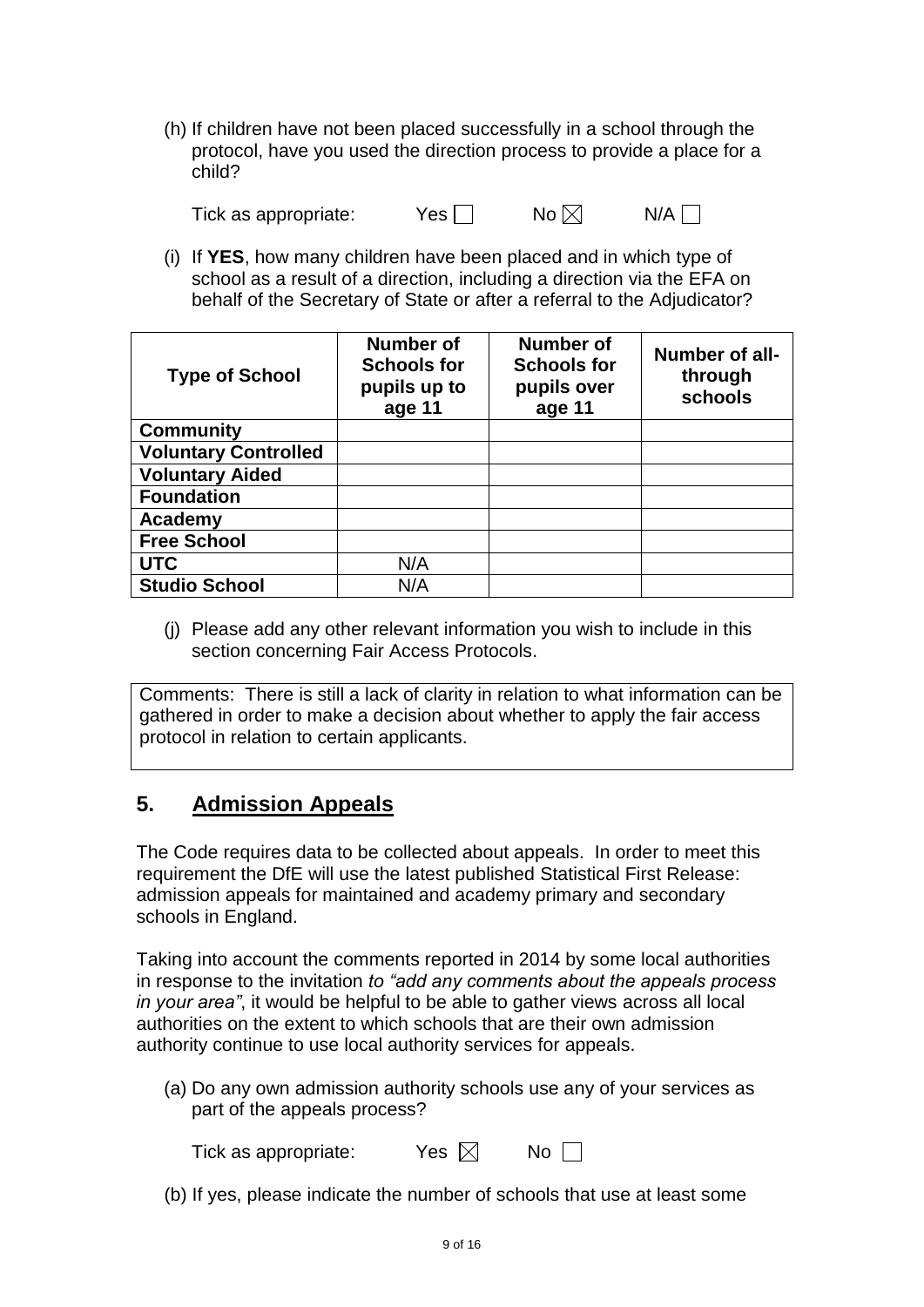#### services

| <b>Type of School</b>  | Number of<br><b>Schools for</b><br>pupils up to<br>age 11 | Number of<br><b>Schools for</b><br>pupils over<br>age 11 | Number of all-<br>through<br>schools |
|------------------------|-----------------------------------------------------------|----------------------------------------------------------|--------------------------------------|
| <b>Voluntary Aided</b> | 13                                                        |                                                          |                                      |
| <b>Foundation</b>      |                                                           |                                                          |                                      |
| Academy                |                                                           | っ                                                        | 2                                    |
| <b>Free School</b>     |                                                           |                                                          |                                      |
| <b>UTC</b>             | N/A                                                       |                                                          |                                      |
| <b>Studio School</b>   | N/A                                                       |                                                          |                                      |

(c) Please indicate the services that are used :

| <b>Type of School</b>                                                                | <b>Schools for</b><br>pupils up to<br>age 11(Y/N) | <b>Schools for</b><br>pupils over<br>age 11 (Y/N) | All-through<br>schools (Y/N) |
|--------------------------------------------------------------------------------------|---------------------------------------------------|---------------------------------------------------|------------------------------|
| <b>Full appeals process</b>                                                          |                                                   |                                                   |                              |
| <b>Legal advice</b>                                                                  |                                                   |                                                   |                              |
| <b>Assistance in the</b><br>preparation and<br>presentation of case<br>documentation |                                                   |                                                   |                              |

(d) Please add any other service related to appeals obtained from the local authority

#### Comment:

(e) Please add comments about any other aspect of the appeals process in your area that works well or causes difficulties.

Comment:

# **6. Other Issues**

#### **A. Objections to admission arrangements**

Paragraph 3.2 says *"local authorities must refer an objection to the Schools Adjudicator if they are of the view or suspect that the admission arrangements that have been determined by other admission authorities are unlawful"*.

(a) How many sets of admission arrangements of schools were queried directly by the local authority with schools that are their own admisison authority because they were considered not to comply with the Code?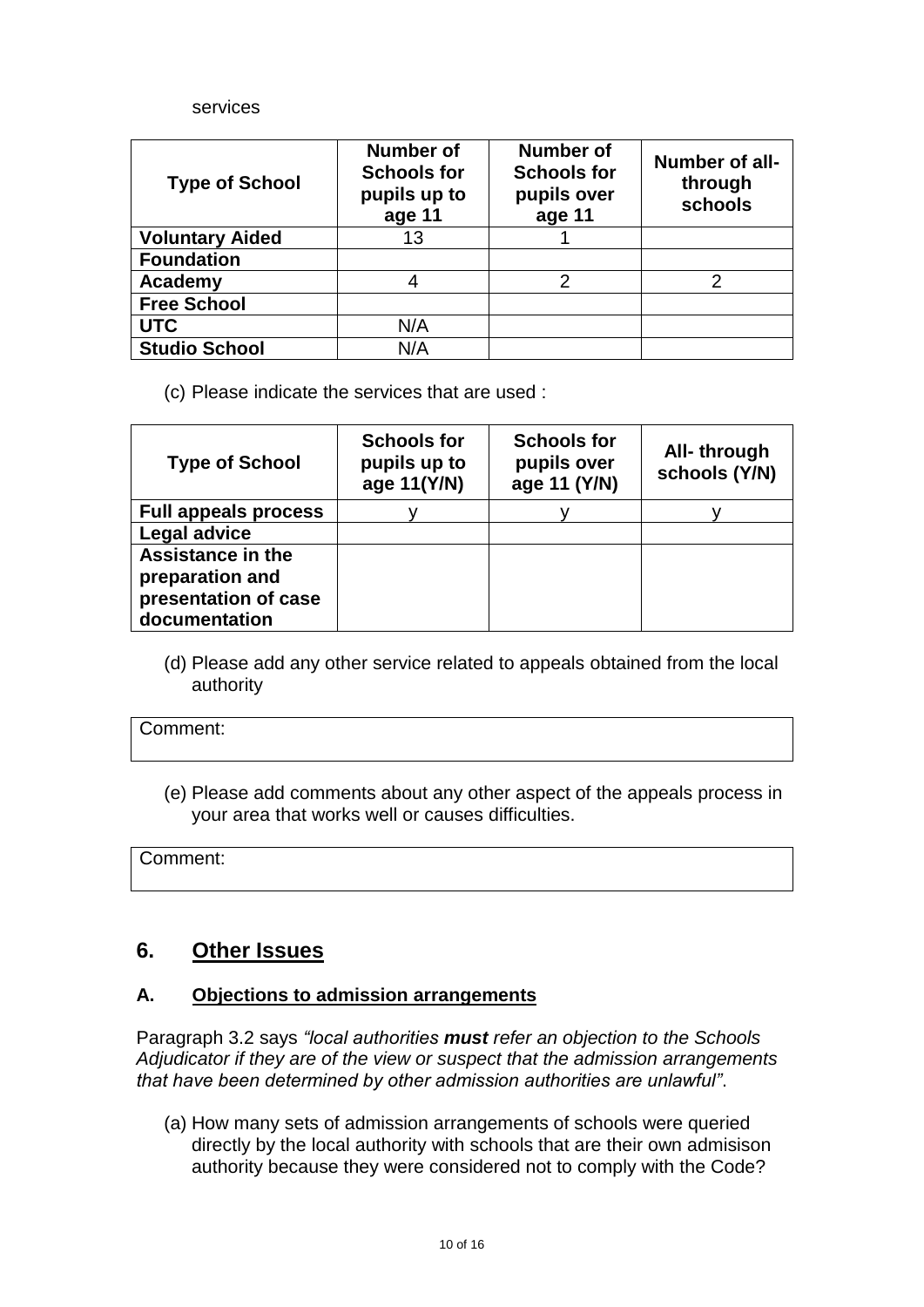| <b>Type of School</b>  | Number of<br><b>Schools for</b><br>pupils up to<br>age 11 | Number of<br><b>Schools for</b><br>pupils over<br>age 11 | Number of all-<br>through<br>schools |
|------------------------|-----------------------------------------------------------|----------------------------------------------------------|--------------------------------------|
| <b>Voluntary Aided</b> |                                                           |                                                          |                                      |
| <b>Foundation</b>      |                                                           |                                                          |                                      |
| Academy                |                                                           |                                                          |                                      |
| <b>Free School</b>     |                                                           |                                                          |                                      |
| <b>UTC</b>             | N/A                                                       |                                                          |                                      |
| <b>Studio School</b>   | N/A                                                       |                                                          |                                      |

(b) How confident are you that all community, voluntary controlled and own admission authority admission arrangements are now fully compliant with the Code?

| Tick as appropriate: Very confident $\Box$ Confident $\boxtimes$ Not confident $\Box$ |  |  |  |  |  |
|---------------------------------------------------------------------------------------|--|--|--|--|--|
|---------------------------------------------------------------------------------------|--|--|--|--|--|

(c) How many schools did not send the local authority a copy of their full admission arrangements, including the supplementary information form (or the form by any other name, for example religious inquiry form) if one is used, by 1 May, as specified in paragraph 1.47 of the Code?

| <b>Type of School</b>  | <b>Number of</b><br><b>Schools for</b><br>pupils up to<br>age 11 | <b>Number of</b><br><b>Schools for</b><br>pupils over<br>age 11 | Number of all-<br>through<br>schools |
|------------------------|------------------------------------------------------------------|-----------------------------------------------------------------|--------------------------------------|
| <b>Voluntary Aided</b> | All others were<br>received after<br>the specified<br>date.      | 2                                                               | See box 1                            |
| <b>Foundation</b>      | See box 1                                                        | See box 1                                                       | See box 1                            |
| Academy                | See box 1                                                        | See box 1                                                       |                                      |
| <b>Free School</b>     | See box 1                                                        | See box 1                                                       | See box 1                            |
| <b>UTC</b>             | N/A                                                              | N/A                                                             | N/A                                  |
| <b>Studio School</b>   | N/A                                                              | N/A                                                             | N/A                                  |

#### **B. Fraudulent applications**

(a) Is there any concern in your local authority about fraudulent applications?

| Yes $\boxtimes$ | No |
|-----------------|----|
|                 |    |

(b) Did the local authority make any offers on national offer days that were subsequently withdrawn as a result of a fraudulent application?

| Tick as appropriate: | Yes $\boxtimes$ | No |
|----------------------|-----------------|----|
|----------------------|-----------------|----|

(c) If **YES**, how many for each type of school?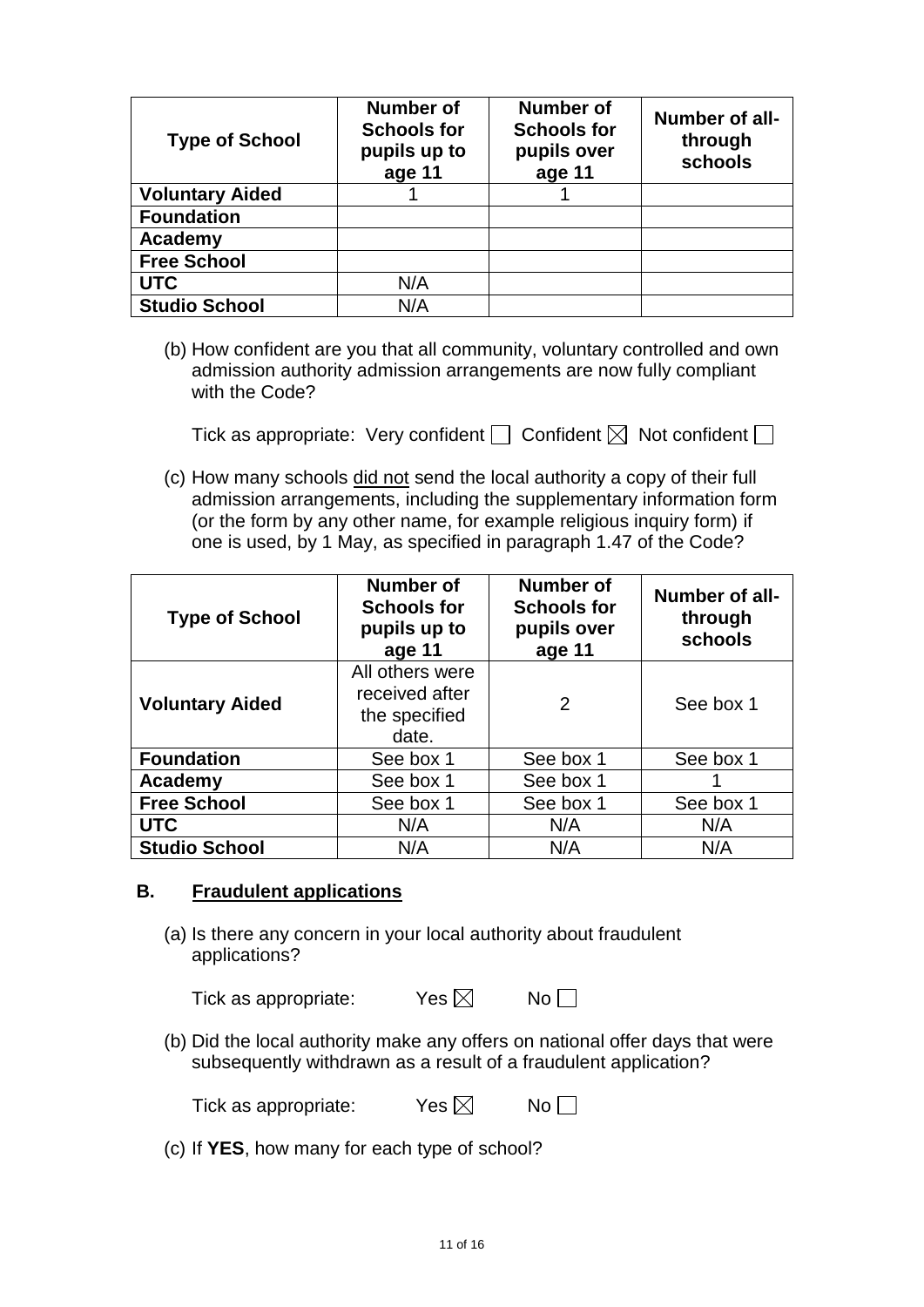| <b>Type of School</b>       | Number of<br><b>Schools for</b><br>pupils up to<br>age 11 | Number of<br><b>Schools for</b><br>pupils over<br>age 11 | Number of all-<br>through<br>schools |
|-----------------------------|-----------------------------------------------------------|----------------------------------------------------------|--------------------------------------|
| <b>Community</b>            | see below                                                 |                                                          |                                      |
| <b>Voluntary Controlled</b> |                                                           |                                                          |                                      |
| <b>Voluntary Aided</b>      |                                                           |                                                          |                                      |
| <b>Foundation</b>           |                                                           |                                                          |                                      |
| Academy                     |                                                           |                                                          |                                      |
| <b>Free School</b>          |                                                           |                                                          |                                      |
| <b>UTC</b>                  | N/A                                                       |                                                          |                                      |
| <b>Studio School</b>        | N/A                                                       |                                                          |                                      |

(d) What action is the LA taking to prevent fraudulent applications?

Comment: So far, Enfield has withdrawn 6 offers of places at secondary transfer and 8 reception year group offers. It is not possible to break this down further.

In additon to our normal checking procdures in relation to applications (direct access to Council Tax records etc), Enfield's Counter Fraud Team will investigate cases where there are concerns about the validity of the application.This year, two areas of the Borough were targetted for more detailed checks including the length of residenty at a property.

## **C. Summer born children**

The DfE issued revised guidance in December 2014 "Advice on the admission on summer-born children" for local authorities, school admission authorities and parents [\(Link to Guidance\).](https://www.gov.uk/government/publications/summer-born-children-school-admission) The School Admissions Code at paragraph 2.16 deals with deferred entry and/or part-time attendance for children in the year they reach compulsory school age. Paragraph 2.17, 2.17A and 2.17B refer to the admission of children outside their normal age group.

(a) Do you keep data for any schools on the number of requests from parents who ask that their child is admitted to a class outside their normal age group?

| Tick as appropriate:                                | Yes $\boxtimes$ | $No \Box$ |                           |
|-----------------------------------------------------|-----------------|-----------|---------------------------|
| (i) For community and voluntary controlled schools: |                 |           | Yes $\boxtimes$ No $\Box$ |

(ii) For own admission authority schools: Yes  $\boxtimes$  No  $\Box$ 

## If **YES**, please complete the table:

| Type of<br><b>School</b> | How many requests for<br>admission to year R for a<br>child who has reached the<br>normal age for Year 1 | How many requests<br>were subsequently<br>agreed? |
|--------------------------|----------------------------------------------------------------------------------------------------------|---------------------------------------------------|
|--------------------------|----------------------------------------------------------------------------------------------------------|---------------------------------------------------|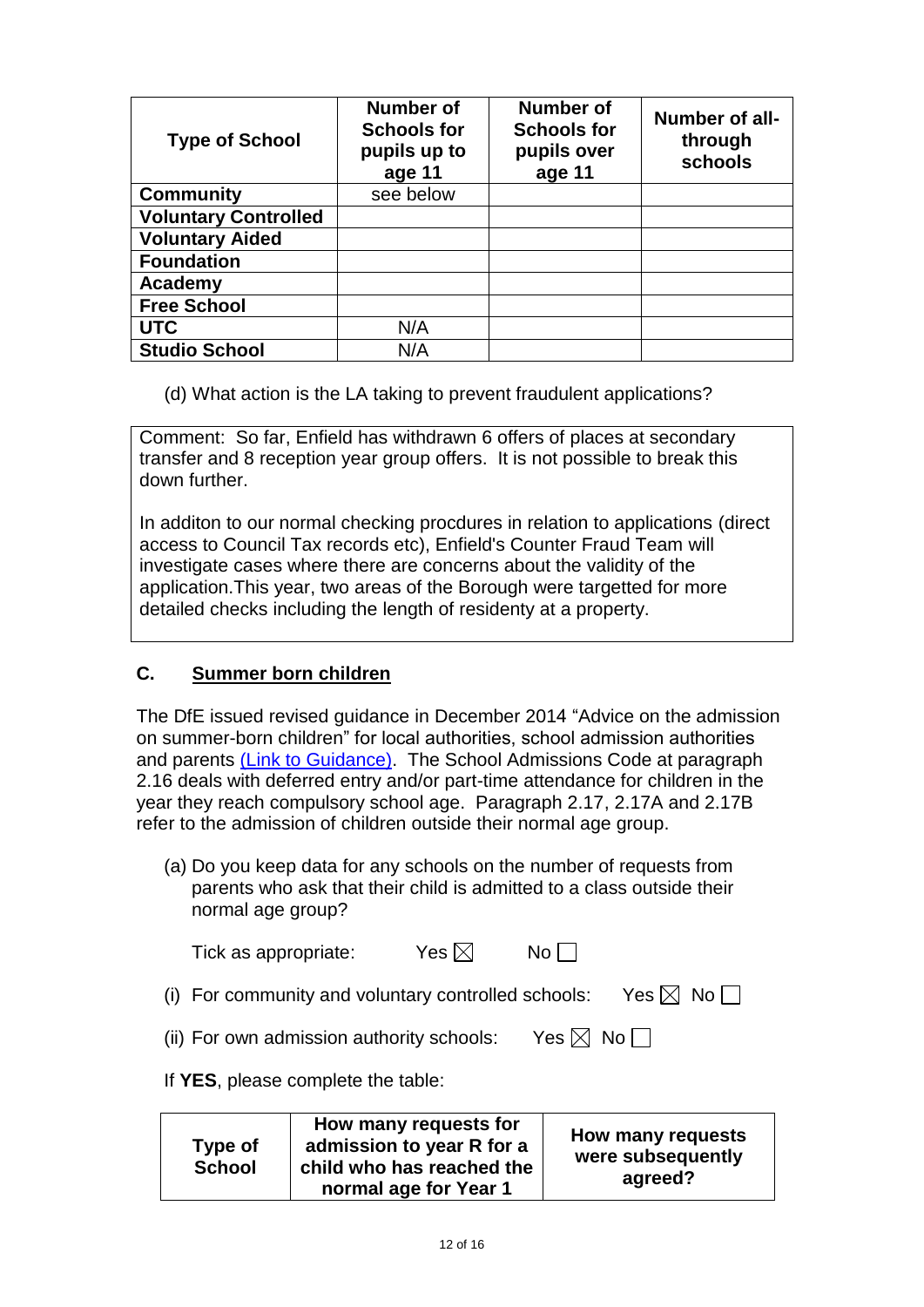| <b>Community</b><br>& Voluntary<br><b>Controlled</b> | n |
|------------------------------------------------------|---|
| Own<br><b>Admission</b><br><b>Authority</b>          |   |

(b) What reasons, if known, were given for seeking to delay the admission to reception of the child for a full school year?

Comments: Level of readiness for school.

(c) Any other comments the local authority has on the matter of admission of summer born children.

Comments:

#### **D. Pupil, service and early years premium**

The 2014 School Admissions Code enables all schools to give priority for admission in 2016 to children eligible for the pupil, service or early years premium (paragraphs 1.39A and 1.39B). If admission authorities wish to introduce such a priority they need to have consulted as required by the Code.

(a) Pupil and service premium

In respect of community and voluntary controlled schools:

| <b>Type of School</b>                           | <b>Has the LA</b><br>considered<br>giving priority<br>to<br>pupil/service<br>premium?<br>(Y/N) | If YES, have<br>you consulted<br>on this?<br>(Y/N) | In response to<br>consultation<br>has the priority<br>be<br>implemented?<br>(Y/N) |
|-------------------------------------------------|------------------------------------------------------------------------------------------------|----------------------------------------------------|-----------------------------------------------------------------------------------|
| <b>Community Primary</b>                        | n                                                                                              |                                                    |                                                                                   |
| <b>Voluntary Controlled</b><br><b>Primary</b>   | n                                                                                              |                                                    |                                                                                   |
| <b>Community</b><br><b>Secondary</b>            | n                                                                                              |                                                    |                                                                                   |
| <b>Voluntary Controlled</b><br><b>Secondary</b> | n                                                                                              |                                                    |                                                                                   |

Comments:

In respect of own admission authority schools: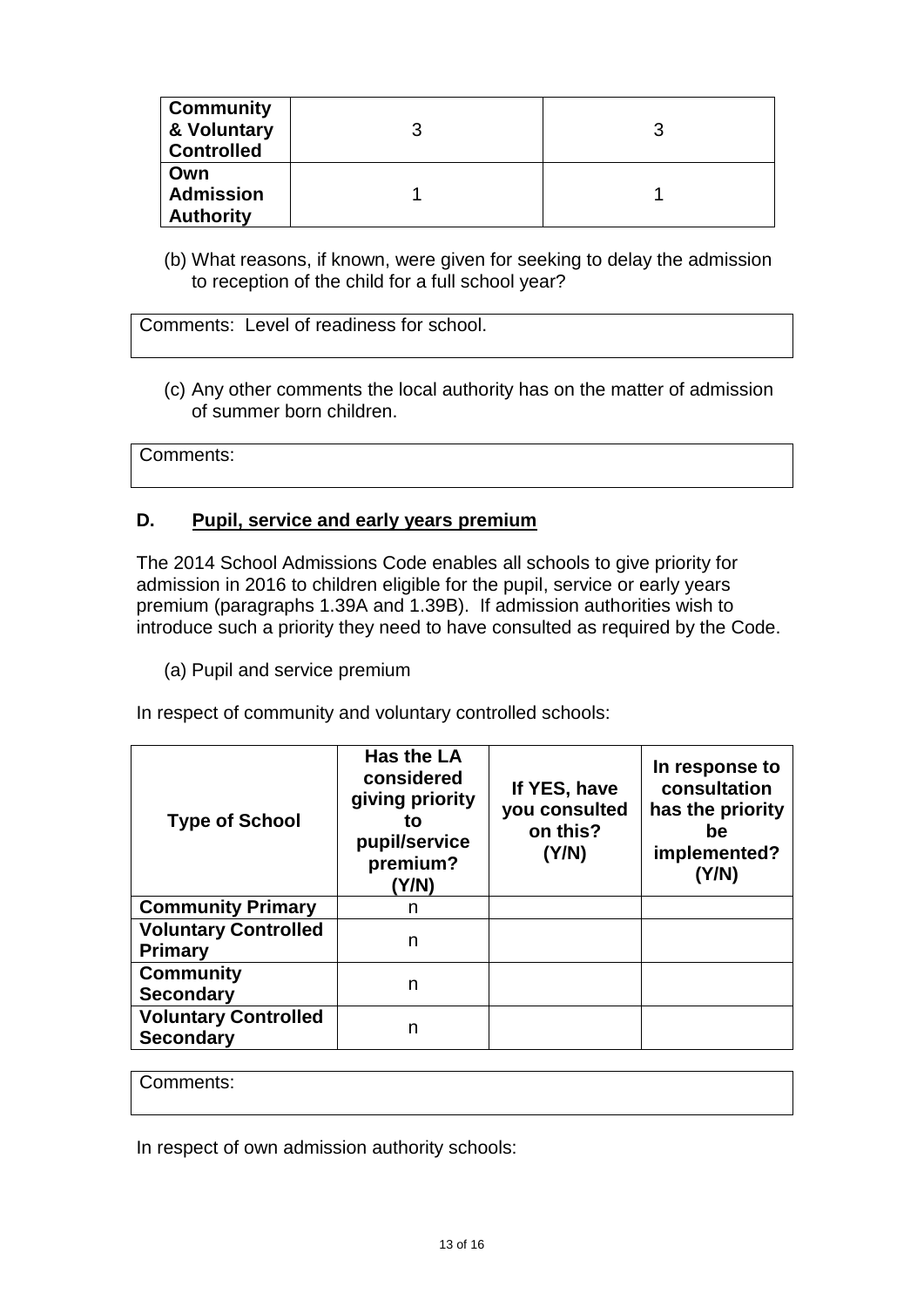| <b>Type of School</b>            | Has the LA been<br>consulted by any<br>own admission<br>authority of the type<br>shown below on<br>giving priority to<br>pupil/service<br>premium?<br>Y/N) | If YES in response<br>to consultation,<br>for how many<br>schools has the<br>priority been<br>implemented?<br>(number) |
|----------------------------------|------------------------------------------------------------------------------------------------------------------------------------------------------------|------------------------------------------------------------------------------------------------------------------------|
| <b>Voluntary Aided Primary</b>   | n                                                                                                                                                          |                                                                                                                        |
| <b>Foundation Primary</b>        | n                                                                                                                                                          |                                                                                                                        |
| <b>Academy Primary</b>           | n                                                                                                                                                          |                                                                                                                        |
| <b>Free School Primary</b>       | n                                                                                                                                                          |                                                                                                                        |
| <b>Voluntary Aided Secondary</b> | v                                                                                                                                                          |                                                                                                                        |
| <b>Foundation Secondary</b>      | n                                                                                                                                                          |                                                                                                                        |
| <b>Academy Secondary</b>         | n                                                                                                                                                          |                                                                                                                        |
| <b>Free School Secondary</b>     | n                                                                                                                                                          |                                                                                                                        |
| UTC                              | n/a                                                                                                                                                        |                                                                                                                        |
| <b>Studio School</b>             | n/a                                                                                                                                                        |                                                                                                                        |

Comments:

(b) Early years pupil premium - nursery priority

In respect of community and voluntary controlled schools:

| <b>Type of School</b>                         | <b>Has the LA</b><br>considered<br>giving priority<br>to early years<br>pupil<br>premium?<br>(Y/N) | If YES, have<br>you consulted<br>on this?<br>(Y/N) | In response to<br>consultation<br>has the priority<br>be<br>implemented?<br>(Y/N) |
|-----------------------------------------------|----------------------------------------------------------------------------------------------------|----------------------------------------------------|-----------------------------------------------------------------------------------|
| <b>Community Primary</b>                      | n                                                                                                  |                                                    |                                                                                   |
| <b>Voluntary Controlled</b><br><b>Primary</b> | n                                                                                                  |                                                    |                                                                                   |

Comments:

In respect of own admission authority schools:

|                       | Has the LA been         | If YES in response |
|-----------------------|-------------------------|--------------------|
|                       | consulted by any own    | to consultation,   |
| <b>Type of School</b> | admission authority of  | for how many       |
|                       | the type shown below on | schools has the    |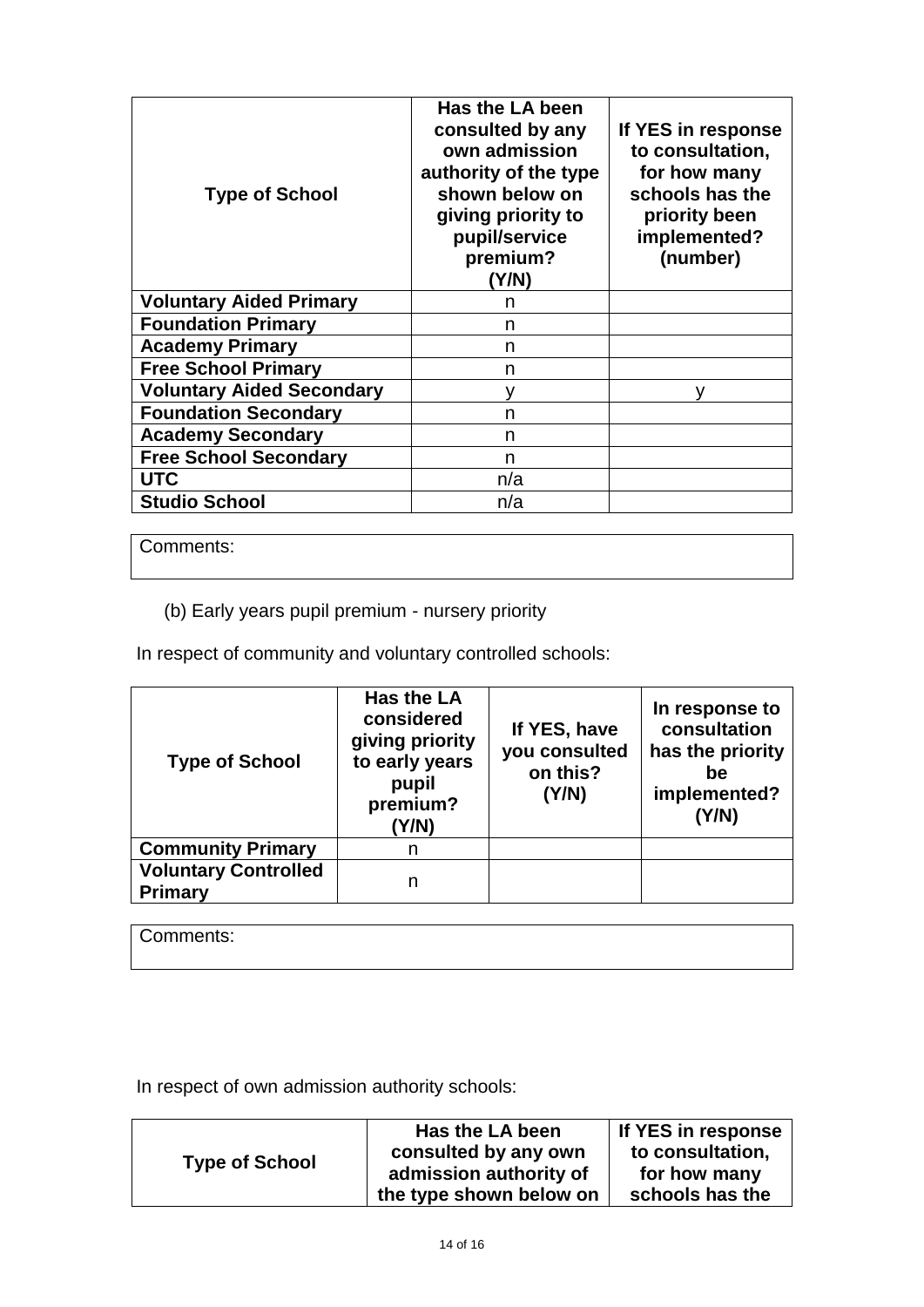|                                | giving priority to early<br>years pupil premium?<br>(Y/N) | priority been<br>implemented?<br>(number) |
|--------------------------------|-----------------------------------------------------------|-------------------------------------------|
| <b>Voluntary Aided Primary</b> | n                                                         |                                           |
| <b>Foundation Primary</b>      | n                                                         |                                           |
| <b>Academy Primary</b>         | n                                                         |                                           |
| <b>Free School Primary</b>     | n                                                         |                                           |

Comments:

## **E. Composite prospectus – admission to sixth form**

The School Information (England) Regulations 2008, regulation 5 requires the local authority to publish no later than 12 September in the offer year a composite prospectus for primary and secondary schools. Regulation 6 deals with the manner of the publication of the prospectuses and schedule 2 to the regulations details the information to be included in a prospectus.

Schedule 2, paragraph 14 says of what is to be included*: "The determined admission arrangements for the school in relation to each relevant age group at the school (including ages above and below the compulsory school age) and, where the arrangements include a supplementary information form a copy of that form."*

- (a) How were the admission arrangements for admission to the sixth form of schools that admit students new to the school to year 12 included in a composite prospectus for admissions in September 2015?
- (i) With the admission arrangements for each school admission to the earlier relevant age group (for example Year 7) for admission?

| Tick as appropriate: | $Yes$ | No $\boxtimes$ |  |
|----------------------|-------|----------------|--|
| Οľ                   |       |                |  |

(ii) In a separate composite prospectus for the sixth form?

| Tick as appropriate: | Yes $\boxtimes$ | No |
|----------------------|-----------------|----|
|----------------------|-----------------|----|

or

(iii) Other, please describe how the requirements of the regulations are met.

| Comments: |
|-----------|
|-----------|

(b) If the requirements of the regulations were not met for admissions in 2015, please give reasons why.

Comments: